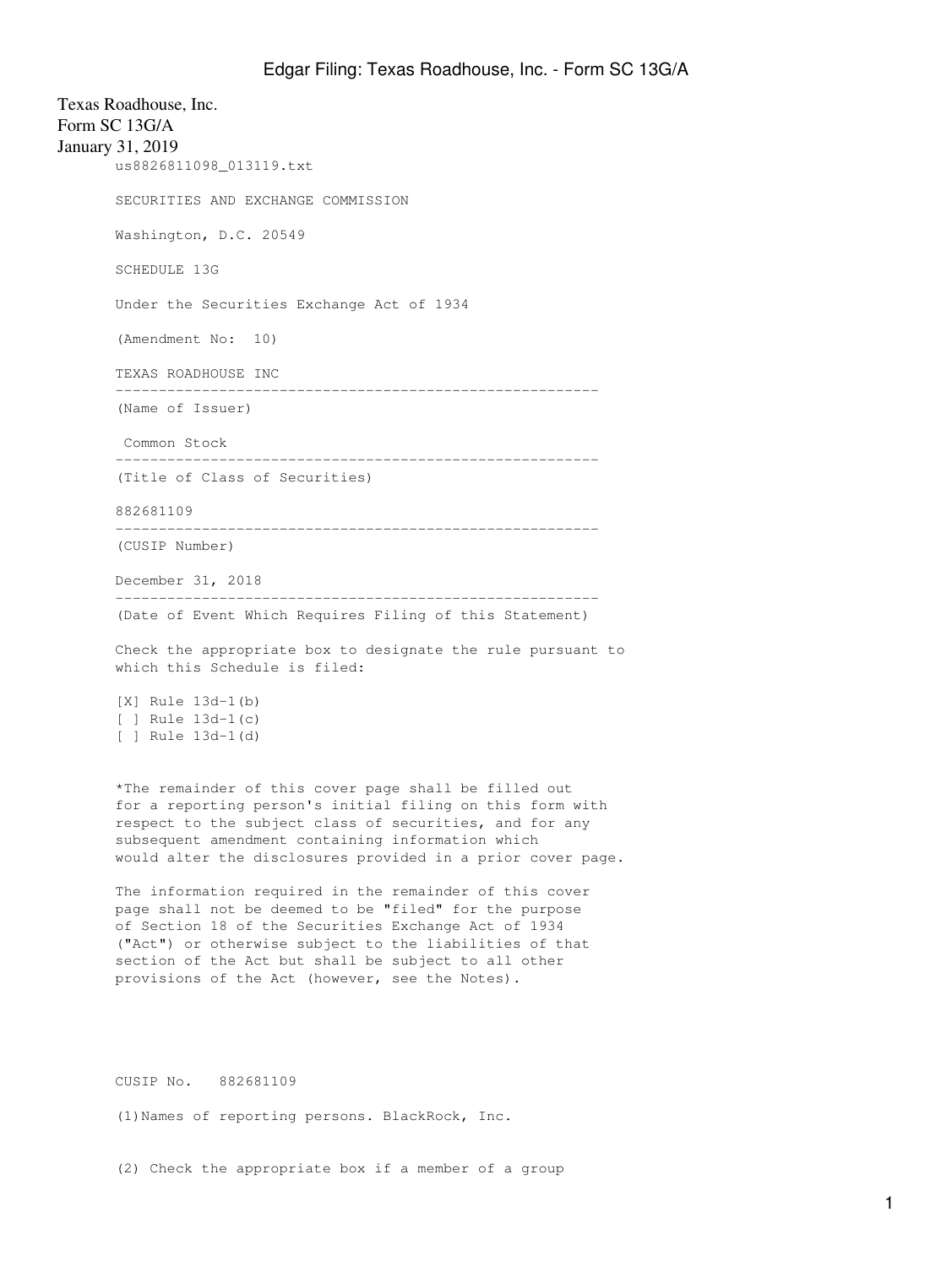```
(a) [ ]
(b) [X]
(3) SEC use only
(4) Citizenship or place of organization
Delaware
Number of shares beneficially owned by each reporting person with:
(5) Sole voting power
 7926723
(6) Shared voting power
 0
(7) Sole dispositive power
 8190281
(8) Shared dispositive power
 0
(9) Aggregate amount beneficially owned by each reporting person
 8190281
(10) Check if the aggregate amount in Row (9) excludes certain shares
(11) Percent of class represented by amount in Row 9
 11.4%
(12) Type of reporting person
HC
Item 1.
Item 1(a) Name of issuer:
-----------------------------------------------------------------------
TEXAS ROADHOUSE INC
Item 1(b) Address of issuer's principal executive offices:
-----------------------------------------------------------------------
6040 Dutchmans Lane
```
LOUISVILLE KY 40205

Item 2.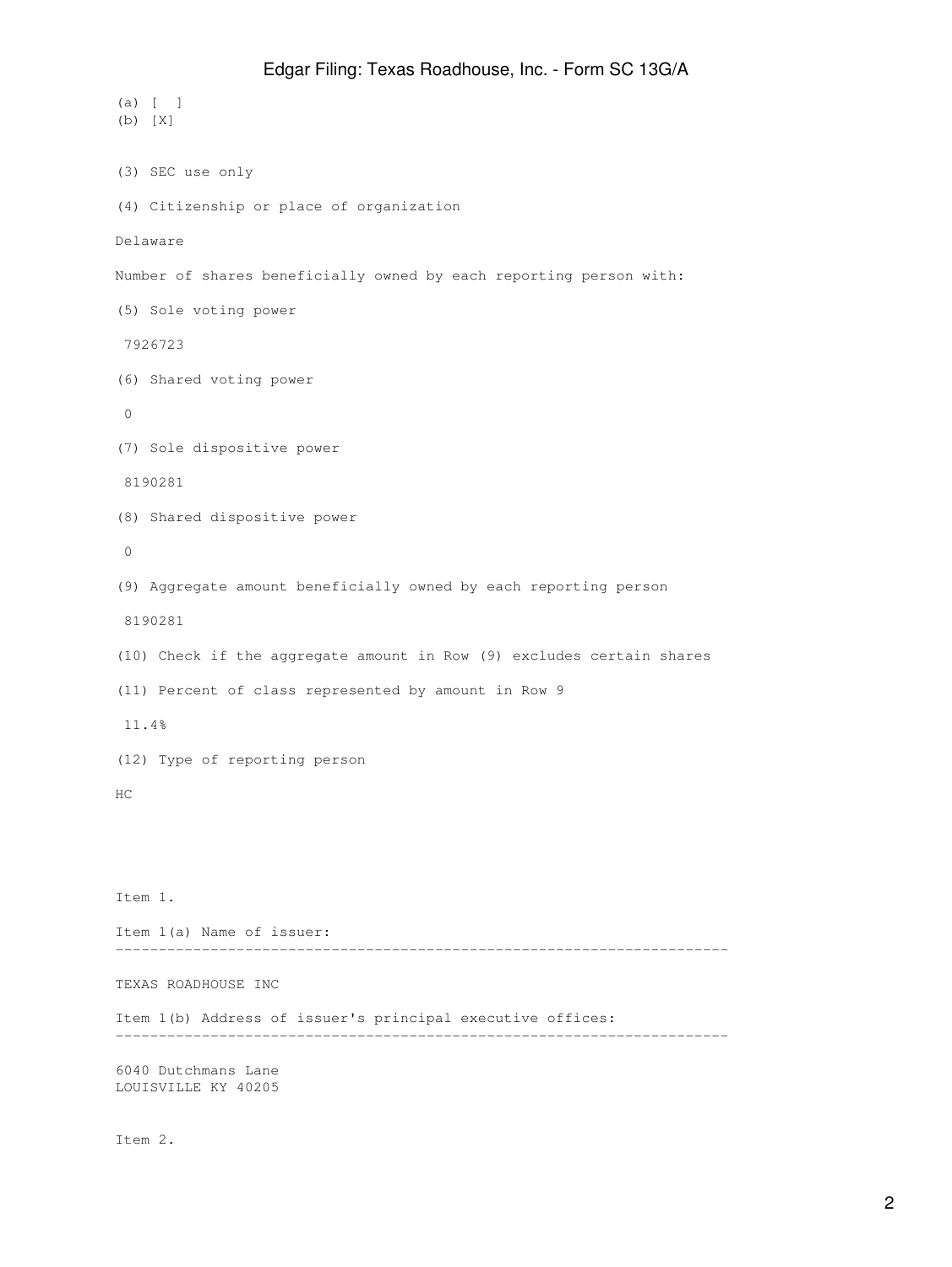2(a) Name of person filing: ---------------------------------------------------------------------- BlackRock, Inc. 2(b) Address or principal business office or, if none, residence: ----------------------------------------------------------------------- BlackRock, Inc. 55 East 52nd Street New York, NY 10055 2(c) Citizenship: -------------------------------------------------------------------- See Item 4 of Cover Page 2(d) Title of class of securities: ------------------------------------------------------------------- Common Stock 2(e) CUSIP No.: See Cover Page Item 3. If this statement is filed pursuant to Rules  $13d-1(b)$ , or  $13d-2(b)$  or  $(c)$ , check whether the person filing is a: [ ] Broker or dealer registered under Section 15 of the Act; [ ] Bank as defined in Section 3(a)(6) of the Act; [ ] Insurance company as defined in Section 3(a)(19) of the Act; [ ] Investment company registered under Section 8 of the Investment Company Act of 1940; [ ] An investment adviser in accordance with Rule  $13d-1$  (b) (1) (ii) (E); [ ] An employee benefit plan or endowment fund in accordance with Rule  $13d-1(b)$  (1)(ii)(F); [X] A parent holding company or control person in accordance with Rule  $13d-1(b)$  (1)(ii)(G); [ ] A savings associations as defined in Section 3(b) of the Federal Deposit Insurance Act (12 U.S.C. 1813); [ ] A church plan that is excluded from the definition of an investment company under section 3(c)(14) of the Investment Company Act of 1940; [ ] A non-U.S. institution in accordance with Rule  $240.13d-1(b)(1)(ii)(J);$ [ ] Group, in accordance with Rule 240.13d-1(b)(1)(ii)(K). If filing as a non-U.S. institution in accordance with Rule  $240.13d-1$ (b)(1)(ii)(J), please specify the type of institution:

Item 4. Ownership

Provide the following information regarding the aggregate number and percentage of the class of securities of the issuer identified in Item 1.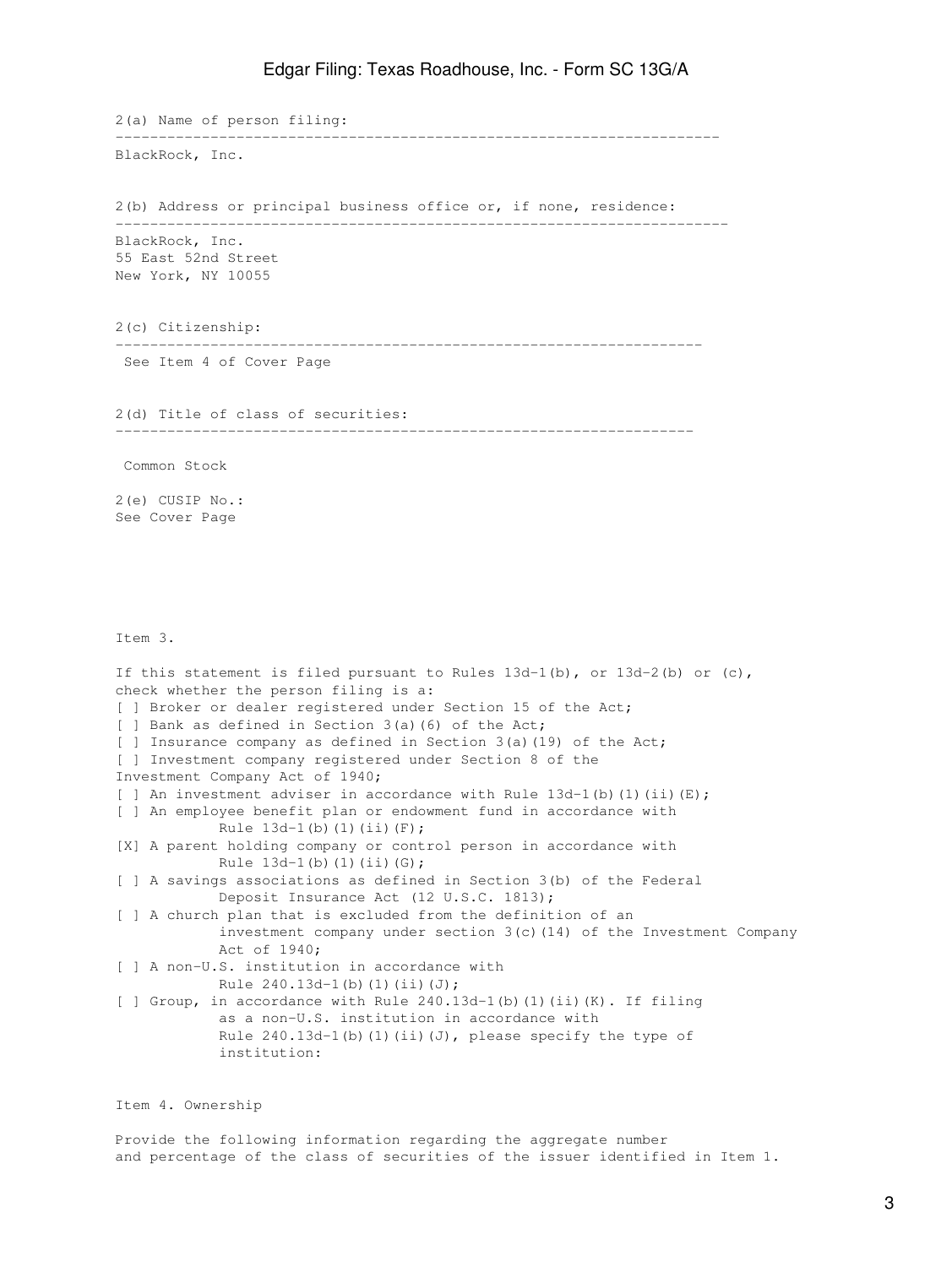Amount beneficially owned: 8190281 Percent of class 11.4% Number of shares as to which such person has: Sole power to vote or to direct the vote 7926723 Shared power to vote or to direct the vote 0 Sole power to dispose or to direct the disposition of 8190281 Shared power to dispose or to direct the disposition of 0

Item 5.

Ownership of 5 Percent or Less of a Class. If this statement is being filed to report the fact that as of the date hereof the reporting person has ceased to be the beneficial owner of more than 5 percent of the class of securities, check the following [ ].

Item 6. Ownership of More than 5 Percent on Behalf of Another Person

 If any other person is known to have the right to receive or the power to direct the receipt of dividends from, or the proceeds from the sale of, such securities, a statement to that effect should be included in response to this item and, if such interest relates to more than 5 percent of the class, such person should be identified. A listing of the shareholders of an investment company registered under the Investment Company Act of 1940 or the beneficiaries of employee benefit plan, pension fund or endowment fund is not required.

 Various persons have the right to receive or the power to direct the receipt of dividends from, or the proceeds from the sale of the common stock of TEXAS ROADHOUSE INC. No one person's interest in the common stock of TEXAS ROADHOUSE INC is more than five percent of the total outstanding common shares.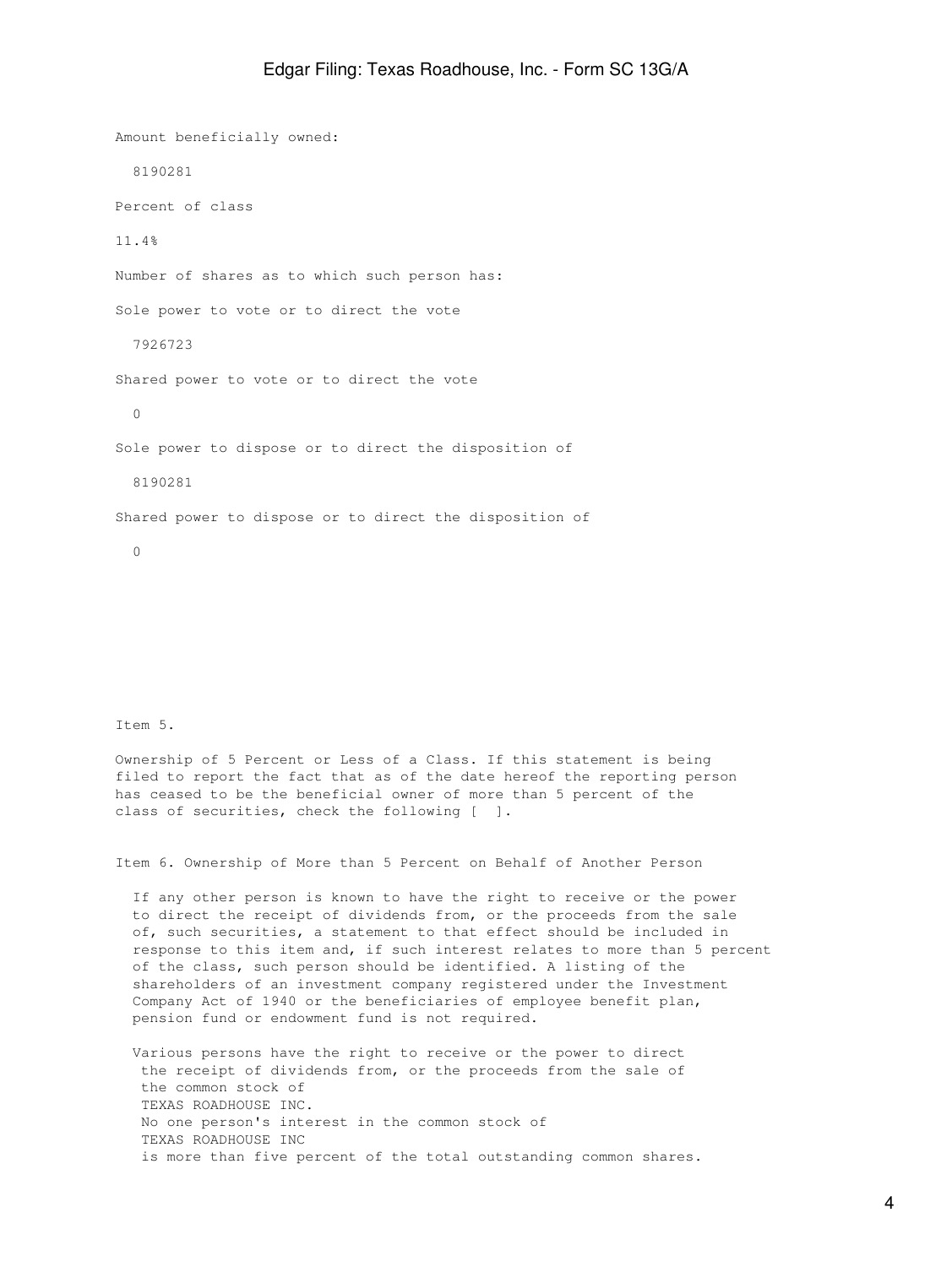Item 7. Identification and Classification of the Subsidiary Which Acquired the Security Being Reported on by the Parent Holding Company or Control Person.

See Exhibit A

Item 8. Identification and Classification of Members of the Group

If a group has filed this schedule pursuant to Rule  $13d-1$  (b) (ii)(J), so indicate under Item  $3(j)$  and attach an exhibit stating the identity and Item 3 classification of each member of the group. If a group has filed this schedule pursuant to Rule 13d-1(c) or Rule 13d-1(d), attach an exhibit stating the identity of each member of the group.

Item 9. Notice of Dissolution of Group

Notice of dissolution of a group may be furnished as an exhibit stating the date of the dissolution and that all further filings with respect to transactions in the security reported on will be filed, if required, by members of the group, in their individual capacity.

See Item 5.

Item 10. Certifications By signing below I certify that, to the best of my knowledge and belief, the securities referred to above were acquired and are held in the ordinary course of business and were not acquired and are not held for the purpose of or with the effect of changing or influencing the control of the issuer of the securities and were not acquired and are not held in connection with or as a participant in any transaction having that purpose or effect.

Signature.

After reasonable inquiry and to the best of my knowledge and belief, I certify that the information set forth in this statement is true, complete and correct.

Dated: January 31, 2019 BlackRock, Inc.

Signature: Spencer Fleming

-------------------------------------------

Name/Title Attorney-In-Fact

The original statement shall be signed by each person on whose behalf the statement is filed or his authorized representative. If the statement is signed on behalf of a person by his authorized representative other than an executive officer or general partner of the filing person, evidence of the representative's authority to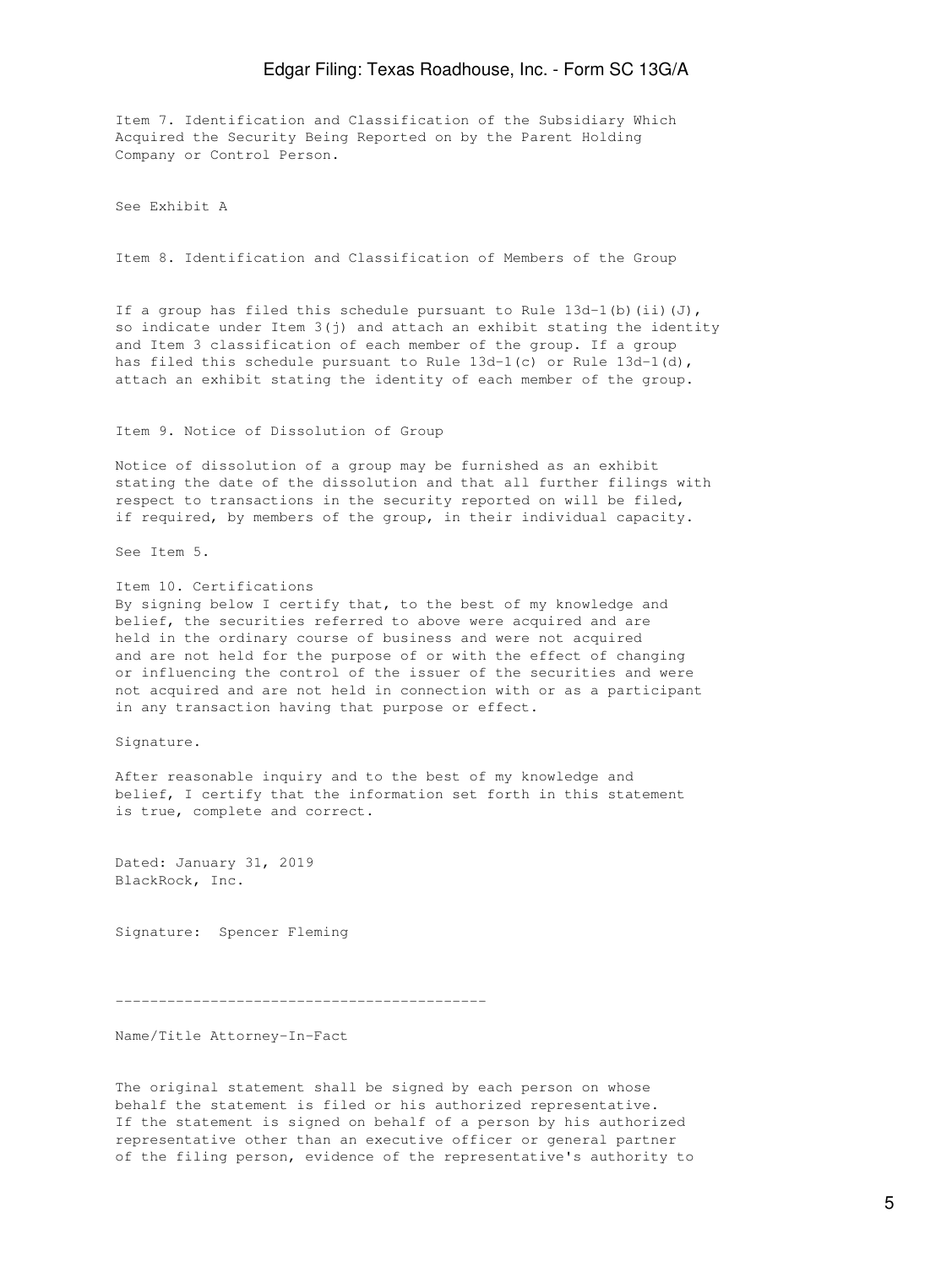sign on behalf of such person shall be filed with the statement, provided, however, that a power of attorney for this purpose which is already on file with the Commission may be incorporated by reference. The name and any title of each person who signs the statement shall be typed or printed beneath his signature.

Attention: Intentional misstatements or omissions of fact constitute Federal criminal violations (see 18 U.S.C. 1001).

Exhibit A

Subsidiary

 BlackRock International Limited BlackRock Advisors, LLC BlackRock (Netherlands) B.V. BlackRock Fund Advisors\* BlackRock Institutional Trust Company, National Association BlackRock Asset Management Ireland Limited BlackRock Financial Management, Inc. BlackRock Japan Co., Ltd. BlackRock Asset Management Schweiz AG BlackRock Investment Management, LLC BlackRock Investment Management (UK) Limited BlackRock Asset Management Canada Limited BlackRock Investment Management (Australia) Limited

\*Entity beneficially owns 5% or greater of the outstanding shares of the security class being reported on this Schedule 13G. Exhibit B

POWER OF ATTORNEY

The undersigned, BLACKROCK, INC., a corporation duly organized under the laws of the State of Delaware, United States (the "Company"), does hereby make, constitute and appoint each of Christopher Meade, Daniel Waltcher, Una Neary, Richard Cundiff, Charles Park, Enda McMahon, Arlene Klein, Con Tzatzakis, Karen Clark, David Maryles, Daniel Ronnen, John Stelley, Daniel Riemer, Elizabeth Kogut, Maureen Gleeson, Daniel Kalish and Spencer Fleming acting severally, as its true and lawful attorneys-in-fact, for the purpose of, from time to time, executing in its name and on its behalf, whether the Company individually or as representative of others, any and all documents, is acting certificates, instruments, statements, other filings and amendments to the foregoing (collectively, "documents") determined by such person to be necessary or appropriate to comply with ownership or control-person reporting requirements imposed by any United States or non-United States governmental or regulatory authority, Including without limitation Forms 3, 4, 5, 13D, 13F, 13G and 13H and any amendments to any of the Foregoing as may be required to be filed with the Securities and Exchange Commission, and delivering, furnishing or filing any such documents with the appropriate governmental, regulatory